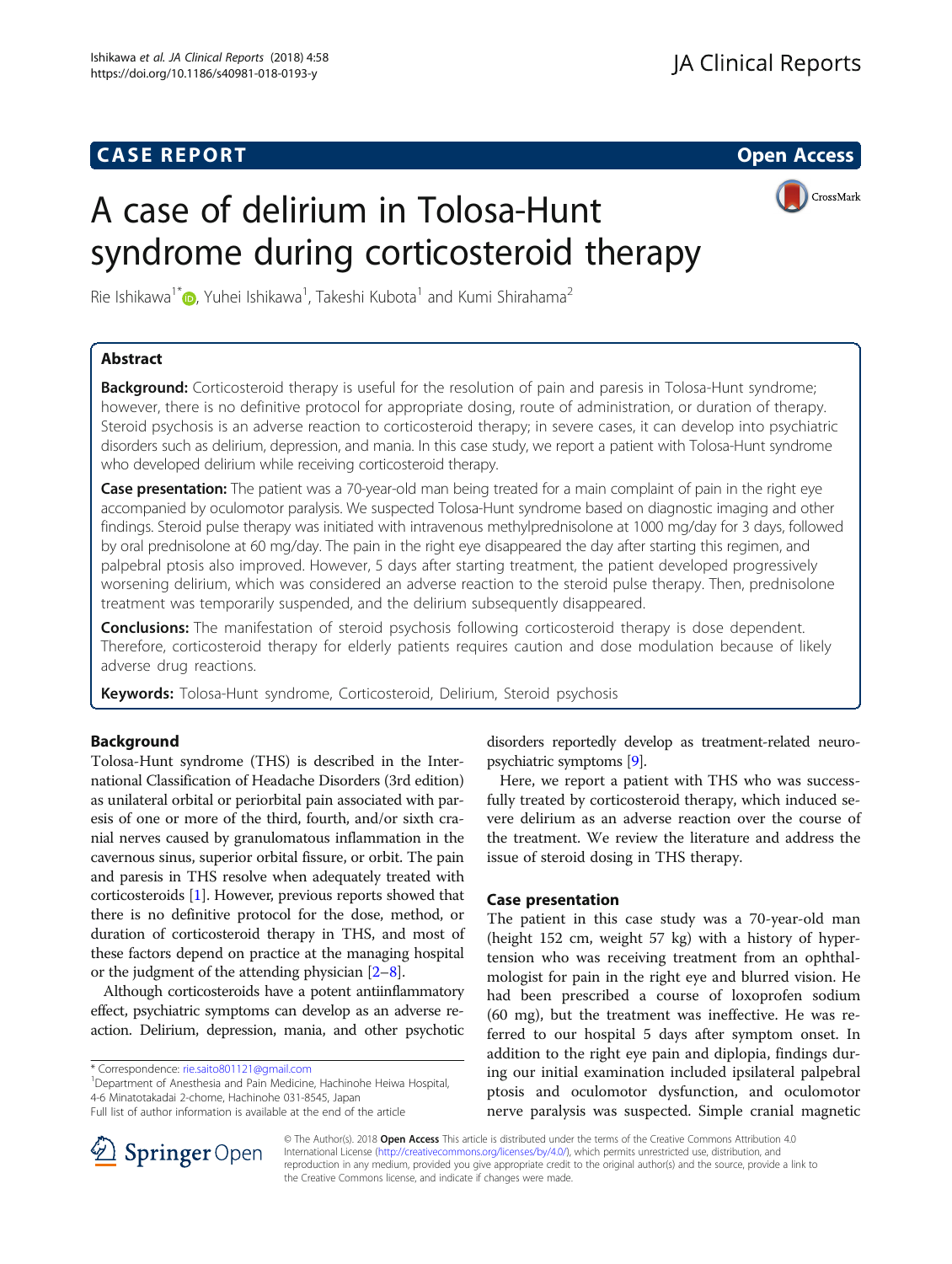resonance imaging (MRI) revealed no intracranial space-occupying or periorbital lesions. The patient was prescribed tramadol hydrochloride (25 mg) for the eye pain, and the pain was relieved. However, the palpebral ptosis and diplopia persisted, and the patient was hospitalized for observation and treatment.

The findings at hospitalization are shown in Fig. 1. The patient showed limited lateral movement and elevation of the right eye in addition to palpebral ptosis but had no problems with visual acuity. Thus, he was diagnosed with incomplete oculomotor paralysis of the right eye. Cranial gadolinium-contrast MRI revealed slight expansion of the right cavernous sinus (relative to the contralateral site) but no clear signs of a tumor (Fig. [2](#page-2-0)). We ruled out diabetes-induced painful ophthalmoplegia, sarcoidosis, and other inflammatory diseases, as well as cerebrovascular disease based on the patient's symptoms, physical examination, and imaging results. Considering the above findings, we suspected THS accompanied by oculomotor paralysis.

Sixteen days after symptom onset, the patient started steroid pulse therapy; he was treated with intravenous methylprednisolone at 1000 mg/day for 3 days. The patient developed hiccups, which are an adverse drug reaction to methylprednisolone, but this symptom disappeared after treatment with metoclopramide and shakuyakukanzoto, a Chinese herbal medicine (<http://mpdb.nibiohn.go.jp/stork>). The following day, the pain in the right eye disappeared, and the palpebral ptosis showed some improvement; however, the oculomotor dysfunction and diplopia persisted. The patient was started on a course of oral prednisolone at 60 mg/day subsequent to the steroid pulse therapy.

The patient developed progressively aggravated delirium at 5 days after the initiation of steroid pulse therapy. He showed clouding of consciousness accompanied by speech disturbance, abnormal sleep cycle, and marked appetite loss. No abnormalities were revealed on a cranial computed tomography scan performed that day, and the delirium was considered an adverse reaction to methylprednisolone. Accordingly, the oral prednisolone treatment (60 mg/day) was temporarily suspended. The delirium resolved subsequent to this suspension of treatment. By the day after prednisolone was suspended, the patient's level of consciousness had recovered to the pretreatment level.

Two days after resolution of the delirium, oral prednisolone treatment was resumed at 10 mg/day. The patient manifested no subsequent hiccups, delirium, or disturbance of consciousness. The pain in the right eye completely disappeared, and palpebral ptosis, impaired right-eye elevation, and diplopia resolved. The prednisolone treatment at 10 mg/day was continued, and the patient was discharged from the hospital. After discharge, the oral prednisolone dose was tapered and then stopped at 53 days after the start of therapy. The patient showed no relapse after prednisolone cessation, and his treatment was regarded as complete. Follow-up MRI was not carried out since the patient smoothly recovered from the illness.

# **Discussion**

THS can be treated with corticosteroids, with the disappearance of eye pain within a number of days (approximately 1 to 4 days) and alleviation of ophthalmoplegia within a number of weeks (7 to 60 weeks) from the start of treatment [[5](#page-3-0), [8](#page-3-0)]. The patient in this case received intravenous methylprednisolone at 1000 mg/day for 3 days as steroid pulse therapy and then started receiving oral prednisolone at 60 mg/day. The eye pain disappeared, and oculomotor paralysis was resolved at 1 and 10 days after the start of methylprednisolone treatment, respectively. However, the patient developed hiccups and delirium as adverse reactions; thus, the treatment was temporarily suspended before its scheduled completion. Transient adverse reactions to steroid pulse therapy include dysgeusia (metallic taste), facial flushing, fever, and headache; however, the incidence of these adverse reactions is reportedly reduced with at least 1 h of intravenous administration. The patient in this case did not experience these adverse reactions. Other adverse reactions that may occur include arrhythmia, neuropsychiatric symptoms, triggering of latent infection, peptic ulcer, hyperglycemia, and osteoporosis.

Steroid psychosis can present with features ranging from mild mood changes to more serious signs such as multiple memory deficits, overt mood changes (depression, mania), psychiatric symptoms, and delirium as the condition becomes more severe [\[10\]](#page-3-0). The relevant incidence reportedly ranges from 70 to 80% for mood disorders such as mania and depression; 10% for schizophrenia-type conditions such

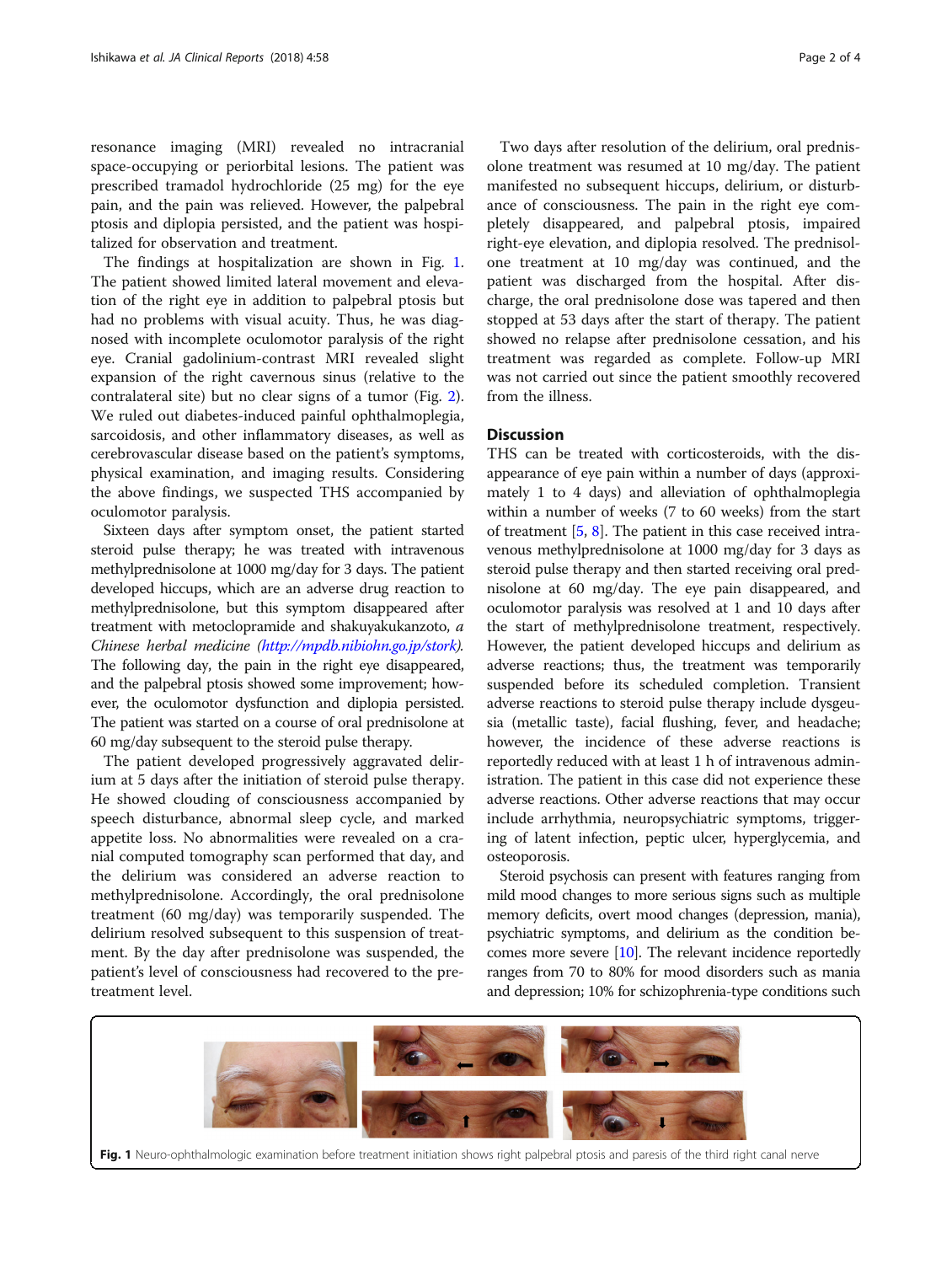<span id="page-2-0"></span>

as confusion, hallucinations, and thought disorders; and approximately 10% for delirium. Delirium is common in older patients and progresses to disturbed consciousness; however, recent reports have emphasized that slight, subdelirious cognitive dysfunction—particularly recurrent memory loss—can frequently develop as a result of corticosteroid therapy [[11](#page-3-0)].

The mechanism of steroid psychosis remains unclear, and psychiatric symptoms can emerge as quickly as 3 to 5 days from the start of corticosteroid therapy [[12\]](#page-3-0). Psychiatric symptoms disappear in 50 and 90% of cases by 1 and 6 weeks after suspension of corticosteroid therapy, respectively, and all patients ultimately return to a normal condition [\[9](#page-3-0)]. The patient in this case manifested delirium at 4 days after the start of steroid pulse therapy, and the delirium disappeared shortly after the suspension of corticosteroid therapy; his progress was consistent with the above report [\[9](#page-3-0)]. Withdrawal symptoms can occur after sudden suspension of corticosteroid therapy, which requires attention, but the patient in this case developed no such symptoms. At 2 days after corticosteroid suspension, therapy was resumed with low-dose oral administration, and the patient showed smooth progress thereafter.

Corticosteroid psychosis develops in a dose-dependent manner. Specifically, its incidence with prednisolone therapy is 1.3% at  $\leq 40$  mg/day, 4.6% at 40–80 mg/day, and 18.4% at  $\geq$  80 mg/day; 59.5 mg/day is the reported mean dose at which patients manifest psychiatric symptoms [\[13](#page-3-0)]. Lewis et al. supported these dose-dependent effects; 23% of patients receiving less than 40 mg/day prednisolone developed psychiatric symptoms, whereas 77% of patients receiving greater than 40 mg/day developed these symptoms [[9](#page-3-0)]. Although a straightforward dose-response effect on psychiatric adverse reactions has not yet been elucidated, these

reports suggest that a prednisolone dose less than 40 mg/ day might safely prevent these reactions. Steroid therapy for THS currently lacks any protocol-specified dosage; accordingly, corticosteroid therapy involves varied doses, methods, and durations (Table [1](#page-3-0)) [[2](#page-3-0)–[8\]](#page-3-0). An initial prednisolone dose of 1.0 to 1.5 mg/kg/day is commonly found in available reports. However, the therapeutic effect reportedly does not differ between doses above and below 0.5 mg/kg/day [\[14](#page-3-0)]. The patient in this case was an elderly man of small stature; consequently, there were concerns over adverse reactions to corticosteroid therapy, and dose modulation was required. Specifically, in this case, oral prednisolone should have been initiated at 30 mg/day (0.5 mg/kg/day) without intravenous administration of methylprednisolone. We were able to proceed with dose tapering followed by therapy cessation while monitoring the patient's condition.

The patient was diagnosed with THS based on his symptoms, imaging findings, and treatment response. Diagnosing THS is often beset with difficulties, although the diagnosis is based on the criteria stated in the International Classification of Headache Disorders (3rd edition). Imaging findings are crucial for judgments made with these diagnostic criteria. In patients with clinical THS who underwent MRI scans, Colnaghi et al. identified positive findings in 92.1% of cases, and characteristic lesions were not detectable in 7.9% of cases [\[15](#page-3-0)]. Thus, comparing pre- and postcorticosteroid therapy MRI findings is considered important for diagnosis and improves detection rates [\[3](#page-3-0)]. Postcorticosteroid therapy MRI scans enable the verification of the reduced size of granulomatous lesions. In this case, MRI revealed expansion of the right cavernous sinus, although the presence of a granulomatous lesion could not be clearly identified. Ideally, we should have performed MRI scans again to verify the normal-sized right cavernous sinus. However,